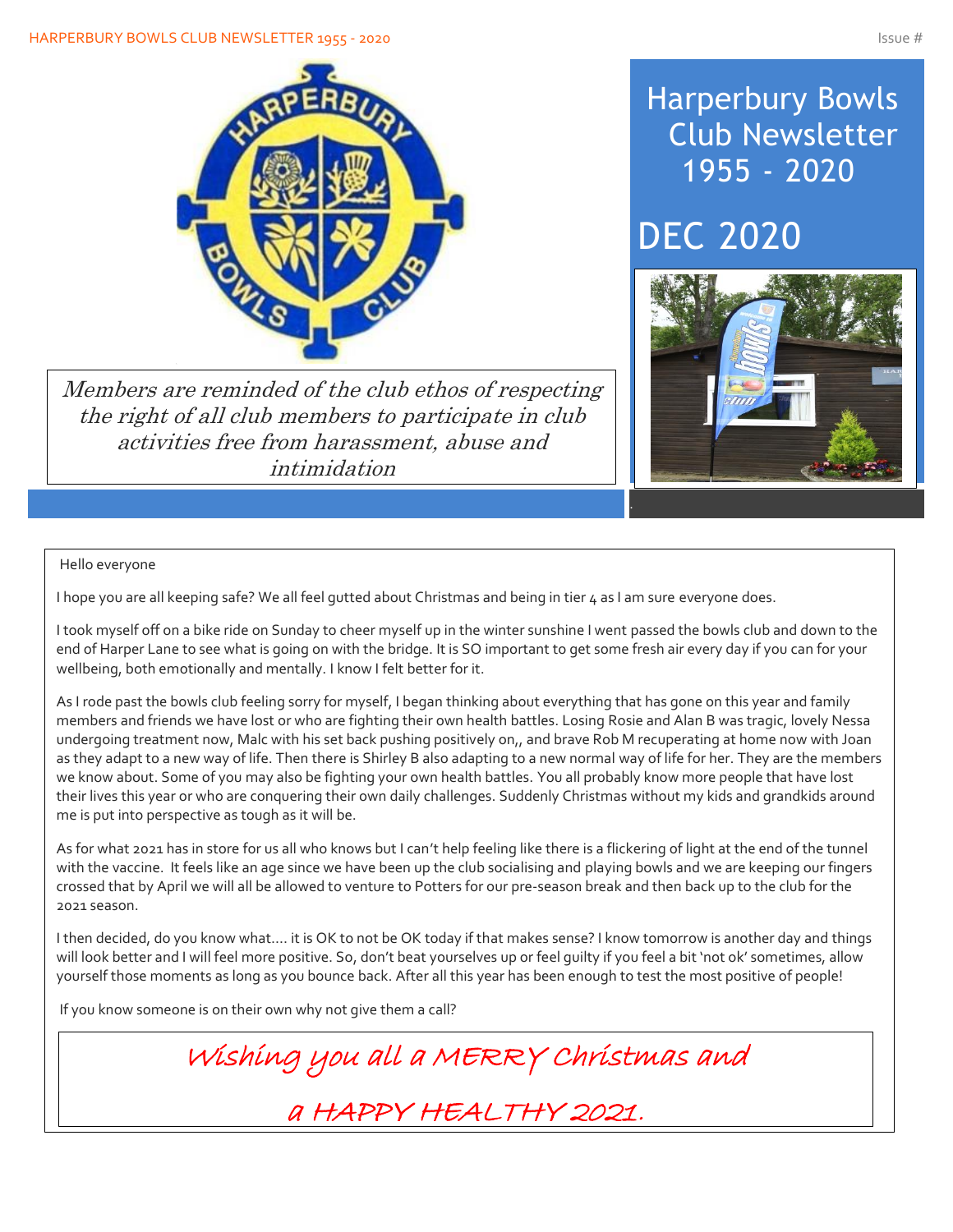The January newsletter will be posted out to everyone as it will replace the AGM. The committee felt with covid still lingering that it was unlikely that we will be able to get everyone together to hold one anytime soon but that we still needed to update members so this seemed like the logical answer.

The newsletter will contain updates and the treasurers report etc so keep your eyes open for it and please take the time to read it.

Most committee members have agreed to stay in post for 2021 but there are a few vacancies – **Ladies County Rep**, **Health and safety rep** and a **vice captain** to help Deb in her role as club captain. The vice captain will not necessarily be expected to take every mid-week game as before but to take a few through the season, weekend or mid-week would be amazing if Deb can't be there. Sue did a great job as H&S and everything the club needs is in place and just needs updating when necessary. The county rep involves attending County meetings and reporting back to the committee . If anyone thinks they might be interested in any of these roles and wants more info please let Gillian know as club secretary.

#### *Membership 2021*

Í

We, as a committee, appreciate that although quite a few members made use of the green in 2020, quite a few decided not to. We also know that a few of our bowling members are considering taking up associate membership as they enjoyed a break from bowls this summer as it allowed them more family time etc.

We also acknowledge that a few clubs around us could be struggling in 2021. These are all frequent agenda items that have been discussed at length by the committee as to how to best proceed in 2021.

None of us know what 2021 will bring (hopefully with a vaccine some sort of normality by spring time) but in order for us to plan we would like to ask our members whether, at the moment, you feel you will be re-joining and whether you see yourselves as full bowling members or associates?

If you could either text me or email me as membership secretary it would be very helpful as we plan for 2021.

Text with your name to 07736305128 or email to [debs.trollope@live.co.uk](mailto:debs.trollope@live.co.uk)

Thank you

**One lot hoping to get out and about as soon as allowed are the Harperbury 9 Hole crew. We had some great days out in 2020 so let's hope 2021 we be just as much fun!**